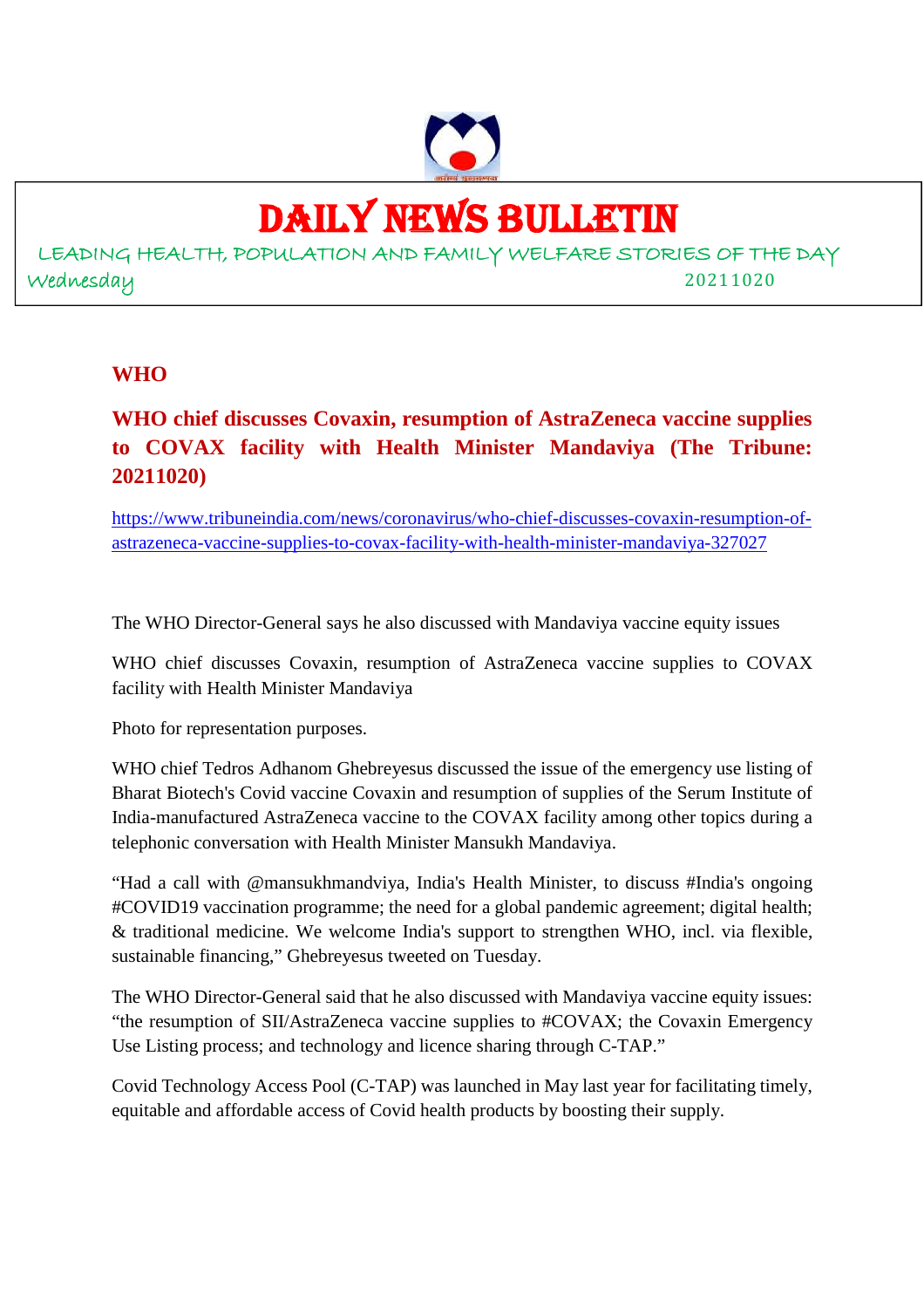Mandaviya had also tweeted that he had a "detailed interaction" with the WHO chief, accompanied by other senior officials of the global health agency "on various issues related to health, including pandemic management and WHO reforms.

"DG WHO lauded the mammoth efforts undertaken by the Indian government for #COVID19 vaccination," Mandaviya tweeted.

The cumulative number of Covid vaccine doses administered in India crossed 99 crore on Tuesday and the country is close to administering 100 crore doses. According to official figures, around 74.45 per cent of India's eligible adult population has been administered at least one dose of the Covid vaccine and around 30.63 per cent have received both doses.

On Monday, WHO said it is expecting one additional piece of information from Bharat Biotech regarding its Covid vaccine Covaxin and emphasised that it has to thoroughly evaluate to ensure vaccines are safe and "cannot cut corners" before recommending a vaccine for emergency use.

"We are aware that many people are waiting for WHO's recommendation for Covaxin to be included in the #COVID19 Emergency Use Listing, but we cannot cut corners - before recommending a product for emergency use, we must evaluate it thoroughly to make sure it is safe and effective," the global health organisation had said in a tweet.

"Bharat Biotech - the manufacturer of Covaxin - has been submitting data to WHO on a rolling basis and WHO experts have reviewed these data. WHO is expecting one additional piece of information from the company today," it said. PTI

## **Vaccine**

## **Vaccine may protect against other coronaviruses: Study (The Tribune: 20211020)**

https://www.tribuneindia.com/news/coronavirus/vaccine-may-protect-against-othercoronaviruses-study-326741

Vaccine may protect against other coronaviruses: Study

A man sanitises a chapel in Moscow on Tuesday. REUTERS

Covid-19 vaccines and prior coronavirus infections can provide broad immunity against other, similar coronaviruses, according to a study.

The findings, published in the Journal of Clinical Investigation, build a rationale for universal coronavirus vaccines that could prove useful in the face of future epidemics.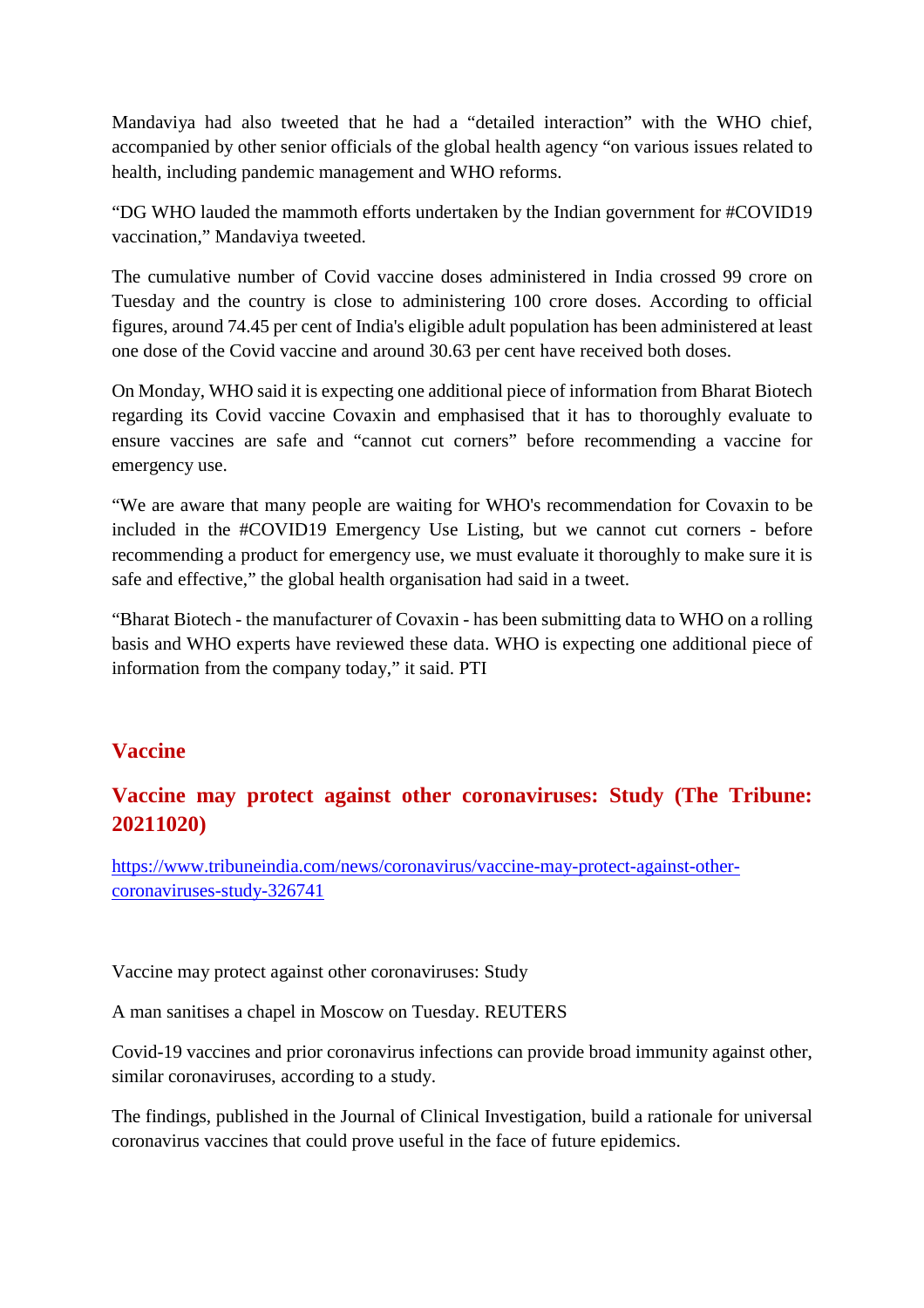The study found that plasma from humans who had been vaccinated against SARS-CoV-2 produced antibodies that were cross-reactive, or provided protection, against SARS-CoV-1 and the common cold coronavirus. The researchers found that mice immunised with a SARS-CoV-1 vaccine developed in 2004 generated responses that protected mice from intranasal exposure by SARS-CoV-2. — PTI



# **India reports 18 per cent decrease in Covid cases, 13 per cent decrease in deaths during Oct 11-17: WHO**

# **India reports 18 per cent decrease in Covid cases, 13 per cent decrease in deaths during Oct 11-17: WHO(The Tribune: 20211020)**

https://www.tribuneindia.com/news/coronavirus/india-reports-18-per-cent-decrease-in-covidcases-13-per-cent-decrease-in-deaths-during-oct-11-17-who-327035

The Covid Weekly Epidemiological Update was released by the World Health Organisation on Tuesday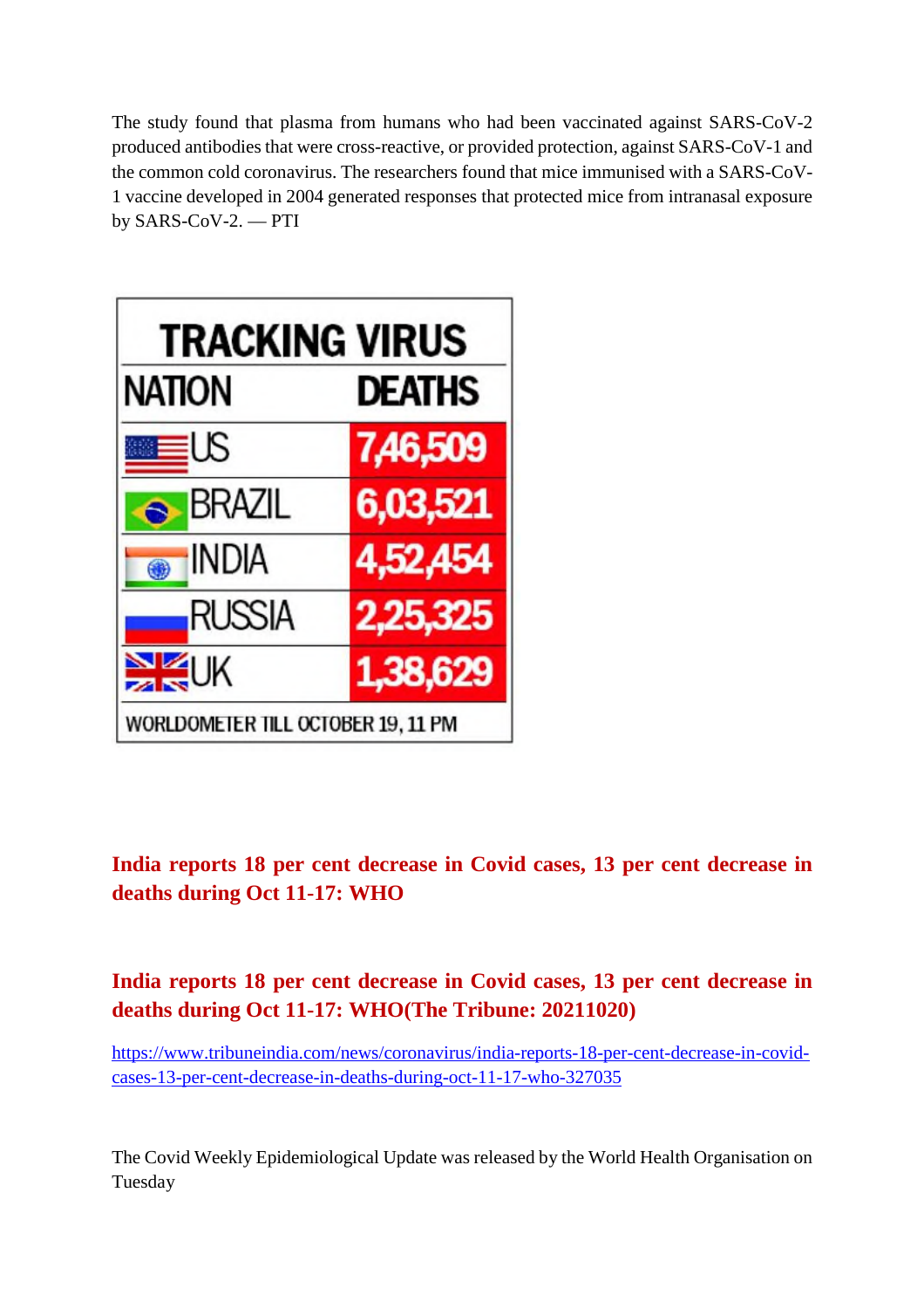India reported an 18 per cent decrease in the new Covid cases along with a 13 per cent decline in the number of deaths during the week of October 11 to 17, the WHO has said, highlighting that all the regions globally, except the European Region, reported a fall in new weekly cases of the deadly virus.

The Covid Weekly Epidemiological Update, released by the World Health Organisation on Tuesday, said that with just over 2.7 million new cases and over 46,000 new deaths reported during the week of October 11 to 17, the global number of new cases and deaths remained similar to that of the previous week.

Apart from the European Region, which reported a 7 per cent increase in the number of new weekly cases when compared to the previous week, all the other regions reported declines in new weekly cases.

The update said that the largest decrease in new weekly cases was reported from the African Region (18 per cent), followed by the Western Pacific Region (16 per cent). The African Region also reported the largest decline in weekly deaths (25 per cent) followed by the South-East Asia and Eastern Mediterranean Regions with 19 per cent and 8 per cent declines, respectively.

The cumulative number of confirmed cases reported globally is now over 240 million and the cumulative number of deaths is just under 4.9 million.

The highest numbers of new cases were reported from the United States of America (582,707 new cases; 11 per cent decrease), the United Kingdom (283,756 new cases; 14 per cent increase), Russia (217,322 new cases; 15 per cent increase), Turkey (213,981 new cases; similar to the number reported in the previous week) and India (114,244 new cases; 18 per cent decrease).

The update said that declining trends continued in the South-East Asia Region, with just under 215,000 new cases and over 2,900 new deaths reported, a decrease of 13 per cent and 19 per cent respectively, as compared to the previous week.

All countries in the region reported a decline in new cases and deaths this week, apart from Thailand that reported a similar number of cases as compared to the previous week.

While India reported the highest numbers of new cases at 114,244, they were still an 18 per cent decrease over the previous week. Thailand (72,817 new cases) and Myanmar (9202 new cases) also reported high numbers of new cases in the South-East Asia Region.

In the region, the highest numbers of new deaths were reported from India  $(1,535)$  new deaths; a 13 per cent decrease), Thailand (582 new deaths; a 14 per cent decrease), and Indonesia (301 new deaths; a 37 per cent decrease). PTI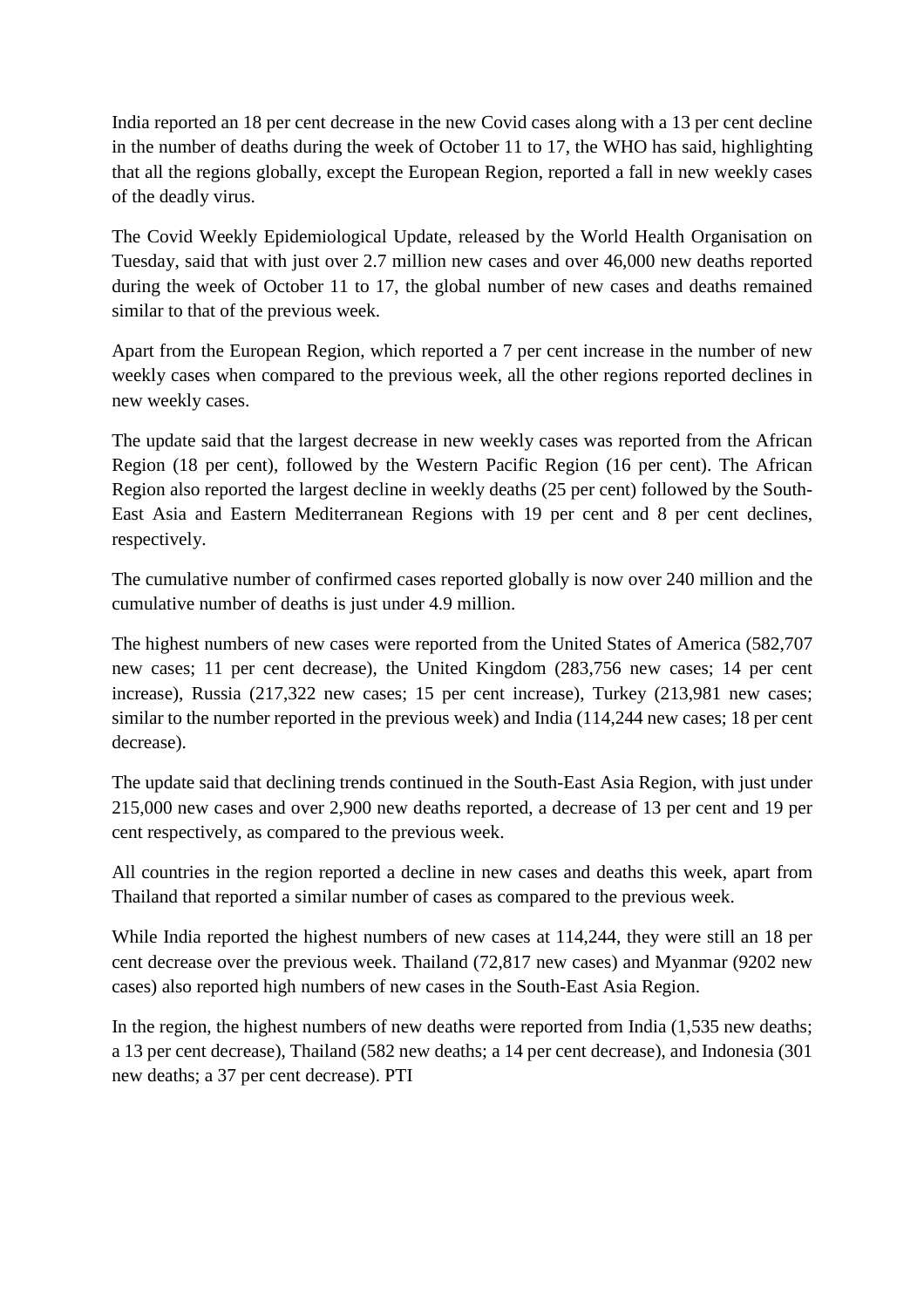#### **Hunger index ignominy**

#### **Grand ambitions should not sidestep stark truths (The Tribune: 20211020)**

https://www.tribuneindia.com/news/editorials/hunger-index-ignominy-325148

INDIA has been ranked 101st out of 116 countries, compared to 94th out of 107 in 2020, in the peer-reviewed annual Global Hunger Index (GHI) report, prepared by Irish aid agency Concern Worldwide and German organisation Welthungerhilfe. The level of hunger in the country is alarming, it states, pointing to the devastating impact of the pandemic-related restrictions. Whatever be the reservations over methodology, even a higher rank could not have hidden how child nutrition remains a chronic problem for public administration. Instead of limiting itself to food deprivation, GHI tracks four key parameters which provide a far more comprehensive measure of hunger. India is said to have the highest child-wasting rate worldwide — the percentage of children below five years of age who have low weight for their height, reflecting acute undernutrition. The other parameters are undernourishment, child-stunting (low height for age, reflecting chronic undernutrition) and child mortality.

Making generalisations about neighbours like Nepal, Bangladesh, Myanmar and Pakistan doing better is a futile exercise. India's circumstances are hugely different, its challenges so much bigger. But then, so are its grand ambitions and its march to greatness, as the leaders do not forget to remind daily. India has to first and foremost contend with itself and confront the truth that the fight against hunger is off track. The food security situation is not an issue, but distribution is, inequity is, choice of meal is, systemic failure is. An acknowledgement of what's not working despite the best of intentions is the first step to finding better solutions.

Malnourishment in early childhood has long-lasting negative impacts. Child and maternal malnutrition also contribute significantly to the total disease burden. Programmes of the Integrated Child Development Services scheme, which cover pregnant and lactating mothers too, and Poshan Abhiyaan are critical instruments. Any shortcoming or underperformance plays a huge role in slowing down the pace of improvement. The 'Clean India' campaign brought in the much-needed construct of hygiene and consequent well-being, but here, too, a forthright assessment of its progress would serve the government and the country better.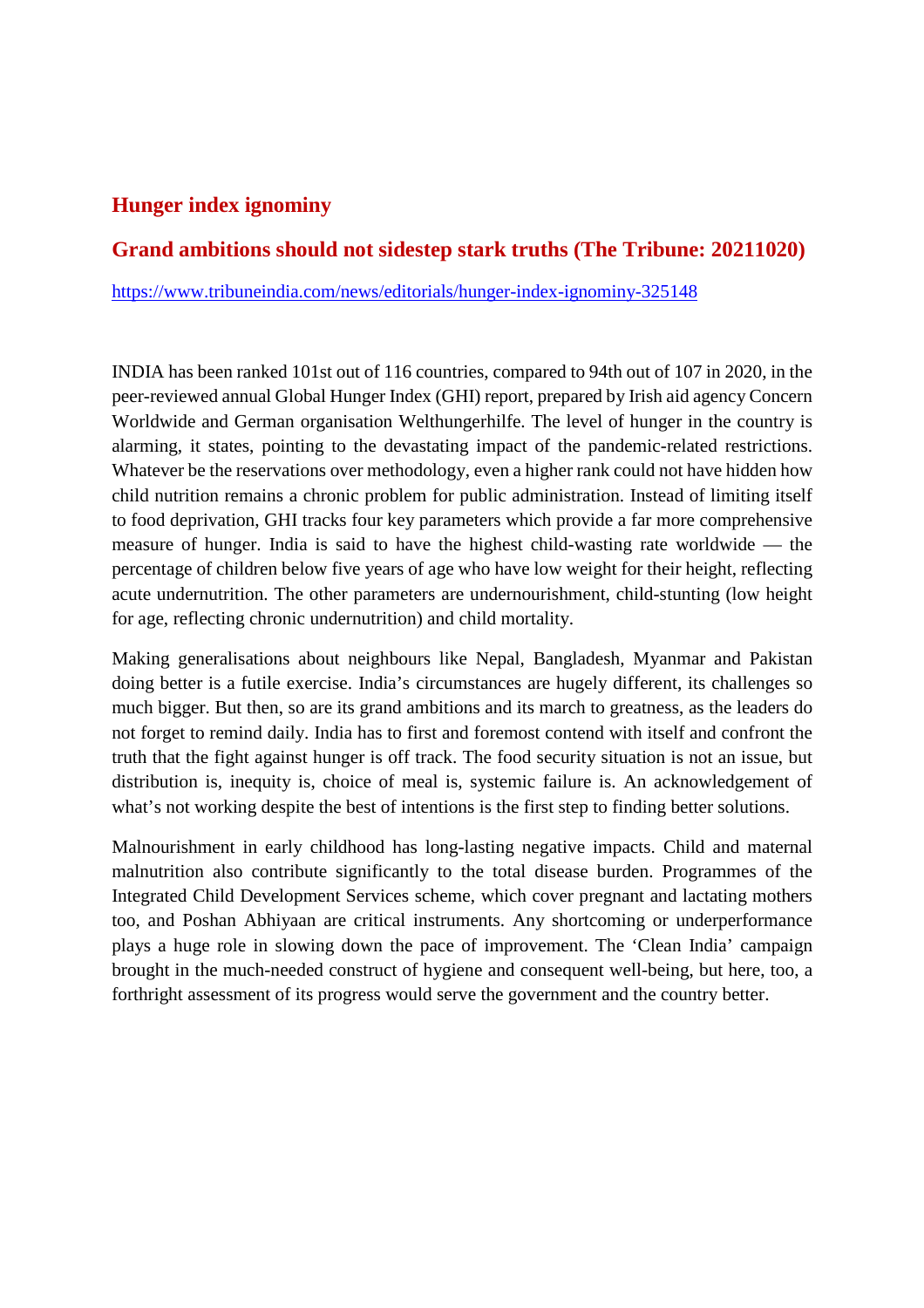#### **Vaccination drive**

#### **Retain focus, no room for complacency (The Tribune: 20211020)**

https://www.tribuneindia.com/news/editorials/vaccination-drive-326421

That the country has come a long way in its vaccination drive against the Covid-19 virus ever since it began in January this year is a matter of great relief, with the milestone of a billion doses being administered expected to be achieved soon. The drive has struggled to overcome difficulties like ensuring the availability of vaccines, their prices, adequate spacing between doses and setting up mechanisms to ensure that it reaches all sections of society, to protect lives and livelihoods, so very essential for the resumption of economic activities. Also, the recovery rate at over 98 per cent might be the highest since March 2020 and the active caseload might have fallen below the 2-lakh mark, the lowest in over six months, the battle is far from over, with the target of covering adults with both doses yet to be achieved and the December deadline all set to get pushed into the next year.

The drive has to guard against the risk of reaching a plateau and complacency setting in. Export of vaccines should not be at the cost of its availability at home. With travel, social and political gatherings increasing, the country has to sort out the issue of acceptability of its vaccine certificates by other countries so that its nationals are able to go abroad without any hindrance. Along with this, there is still need to adhere to Covid-appropriate behaviour to minimise risks.

The government is also faced with the task of deciding on vaccinating children against Covid-19. The emergency use authorisation of Covaxin on 2 to 18 years old has been recommended, but the DCGI nod is awaited. Another vaccine, ZyCov-D, was approved for emergency use in those above 12 years. While the US and the UK have already inoculated adolescents, India will have to take an informed decision, with students gradually returning to classrooms. Amid a sense of achievement, it is also important for the vaccination drive to not lose its focus and steam. Much has been achieved but a lot more remains to be done.

#### **Breast Cancer Awareness Month**

## **Breast Cancer Awareness Month: When should a woman go for mammograms? (The Indian Express: 20211020)**

https://indianexpress.com/article/lifestyle/health/breast-cancer-awareness-month-whenshould-a-woman-go-for-mammograms-health-cancer-7579398/

Younger women do not believe they are at risk of breast cancer. But, it can strike at any age.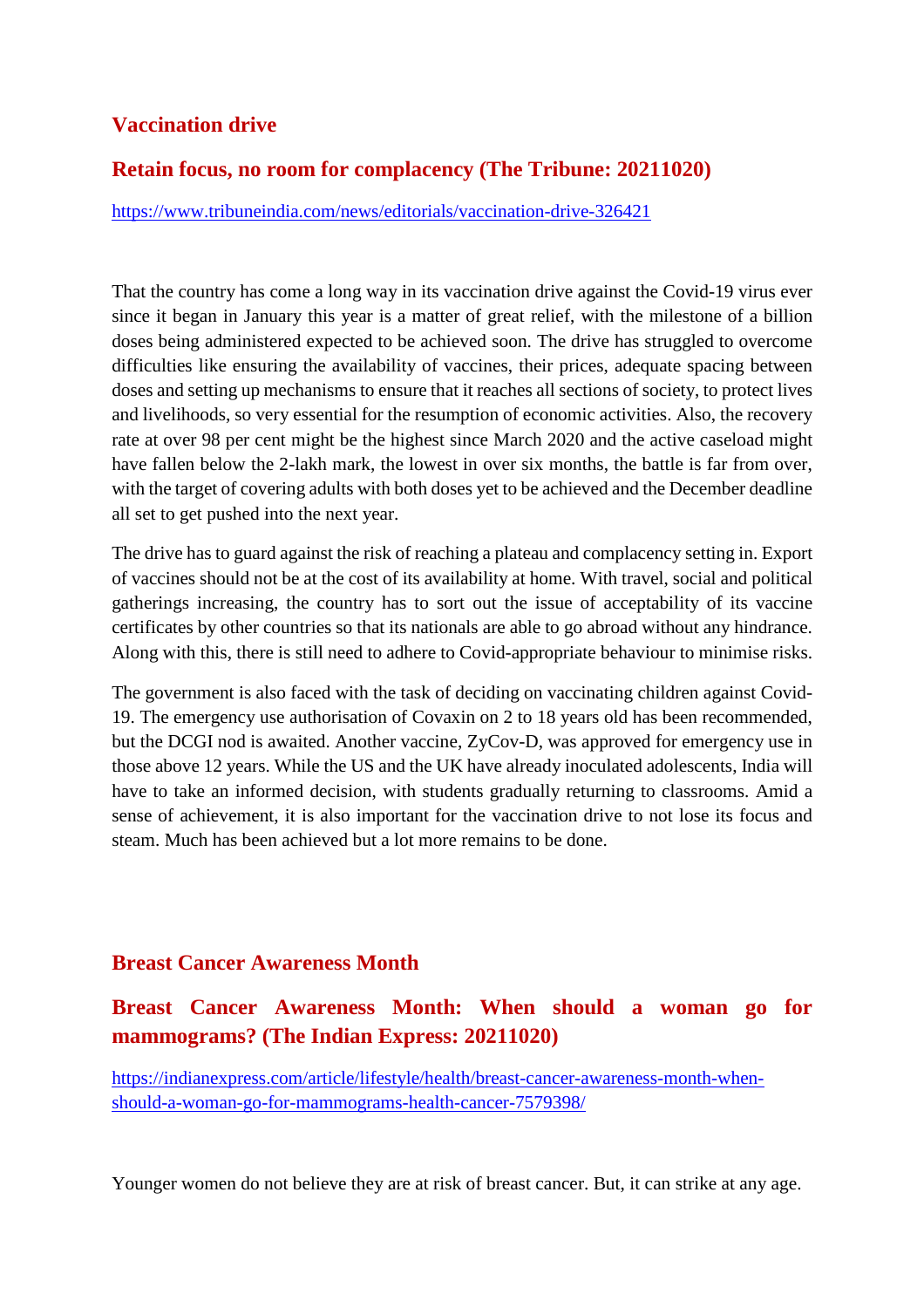Breast Cancer Awareness Month, breast cancer screenings, mammograms, what are mammograms, when are mammograms needed, why are mammograms important, indian express newsScreening can begin at 25 for women with genetic mutations, and screening is often initiated 10 years before the first affected relative in the family with a history of breast cancer. (Photo: Getty/Thinkstock)

Breast cancer is one of the leading causes of death for women around the world. But there are some preventive measures that can extend their life, and regular screening is one of them.

A mammogram is a standard approach for screening breast cancer. According to Dr Madhuri Burande Laha, consultant obstetrician and gynaecologist, Motherhood Hospital, Kharadi, Pune, the right age for women to go for mammograms varies. According to some research, it is recommended to do it in your 30s and some others suggest it is ideal to get it done before the age of 45.

ALSO READ |Signs and symptoms of breast cancer, besides the lump

"Screening mammograms can detect breast cancer early, and it should begin at the age of 40. The findings of randomized trials involving women in their 40s and 50s show that screening mammograms reduce the risk of breast cancer deaths," says the doctor, adding that mammogram screening is not without defects. "Another study found that even though mammogram screening has resulted in more early breast cancer diagnoses, the number of advanced breast cancers has not decreased."

Dr Laha explains that doctors are unable to predict which breast cancers will spread beyond the breast and which will remain contained. As a result, annual mammograms are considered best for detecting cancer early, increasing the chances of curing and lowering the risk of death.

"The main issue with mammograms for breast cancer screening is the possibility of a falsepositive result. This means that something unusual has been detected, but further testing reveals it is not cancer. False positives are more common in 40s and 50s," she adds.

"Younger women, in general, do not believe they are at risk of breast cancer. Breast cancer, on the other hand, can strike at any age. Women under the age of 40 account for 5 per cent of all breast cancer cases. All women should be aware of their personal breast cancer risk factors."

Breast Cancer Awareness Month, breast cancer screenings, mammograms, what are mammograms, when are mammograms needed, why are mammograms important, indian express news If breast cancer does develop, early detection and treatment can significantly improve chances of survival. (Photo: Getty/Thinkstock)

Measures that all women can take to reduce their risk of breast cancer:

- Obtaining and maintaining a healthy body weight.
- Consuming alcohol in moderate amounts.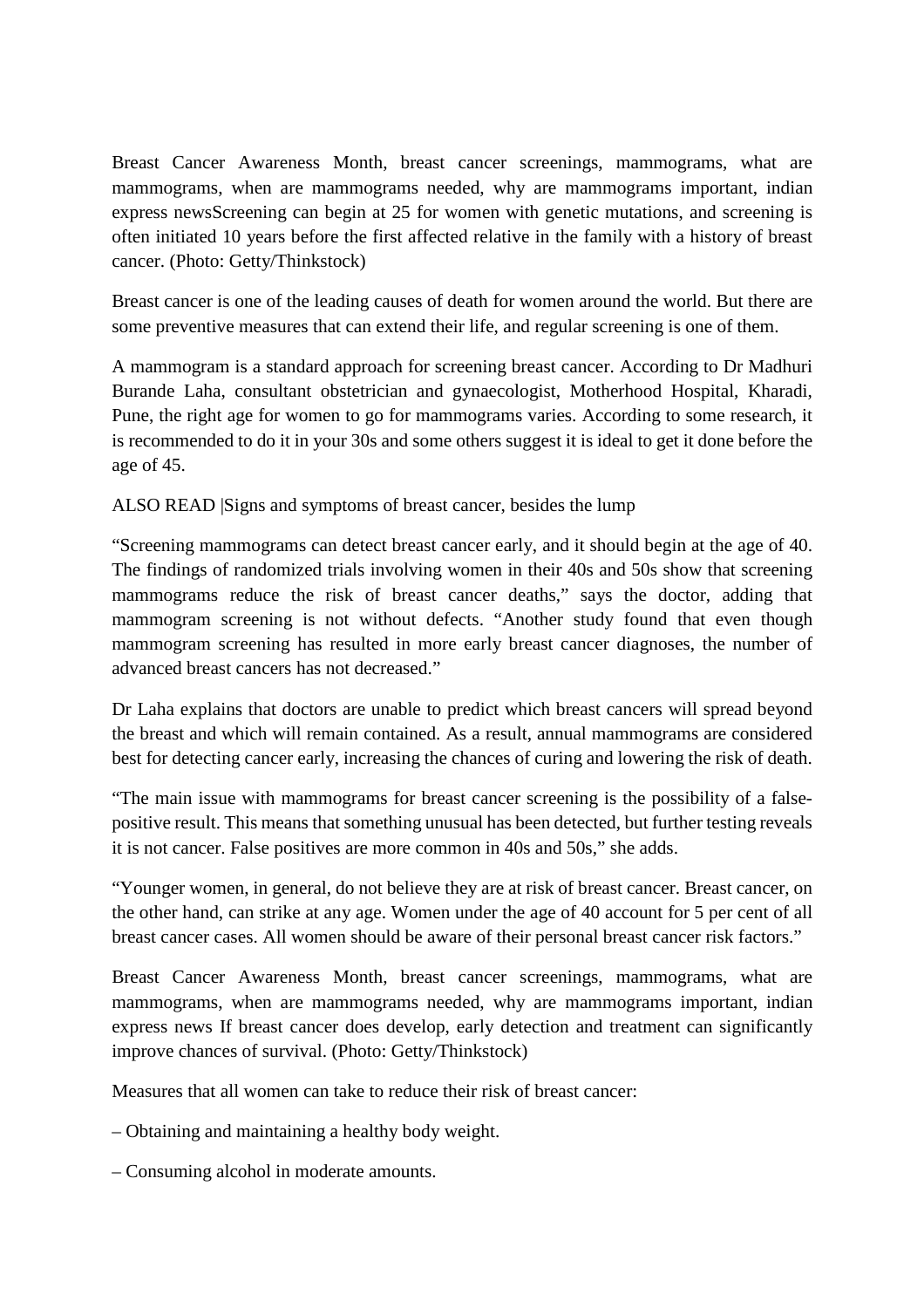– Regular physical activity.

– Breastfeeding.

"If breast cancer does develop, early detection and treatment can significantly improve chances of survival. More than 90 per cent with early-stage breast cancer survive," says the doctor.

Young women should be counselled and encouraged to report any breast changes to their healthcare provider, such as:

And, should women under 40 have mammograms?

"In general, screening mammograms are not advised for women under the age of 40. Screening can begin at 25 for women with genetic mutations, and screening is often initiated 10 years before the first affected relative in the family with a history of breast cancer. Breast MRI is frequently recommended in addition to mammography for high-risk women," Dr Laha concludes.

 $\bigotimes$  The above article is for information purposes only and is not intended to be a substitute for professional medical advice. Always seek the guidance of your doctor or other qualified health professional for any questions you may have regarding your health or a medical condition.

#### **Mixing vaccines 'highly effective' against Covid**

## **Study finds mixing vaccines 'highly effective' against Covid; experts call for 'larger analysis'(The Indian Express: 20211020)**

https://indianexpress.com/article/lifestyle/health/lancet-study-mixing-vaccines-highlyeffective-against-covid-experts-consider-7580017/

Dr Ravi Shekhar Jha said that mixing of vaccines is not recommended as "every vaccine is made differently and may react differently for different people".

vaccinesHere's what experts say on mixing Covid vaccines (Source: Express Photo by Amit Mehra)

A new Lancet study has said that mixing Covid-19 vaccines can be 'highly effective', leading to 'lower risk of infection'. Published in The Lancet Regional Health – Europe journal, the study noted that since the use of AstraZeneca's vector-based vaccine was halted for people younger than 65 years of age due to safety concerns, people in Sweden who had already received their first dose were recommended an mRNA vaccine as their second dose.

"Our study shows a greater risk reduction for people who received an mRNA vaccine after having received a first dose of a vector-based, as compared to people having received the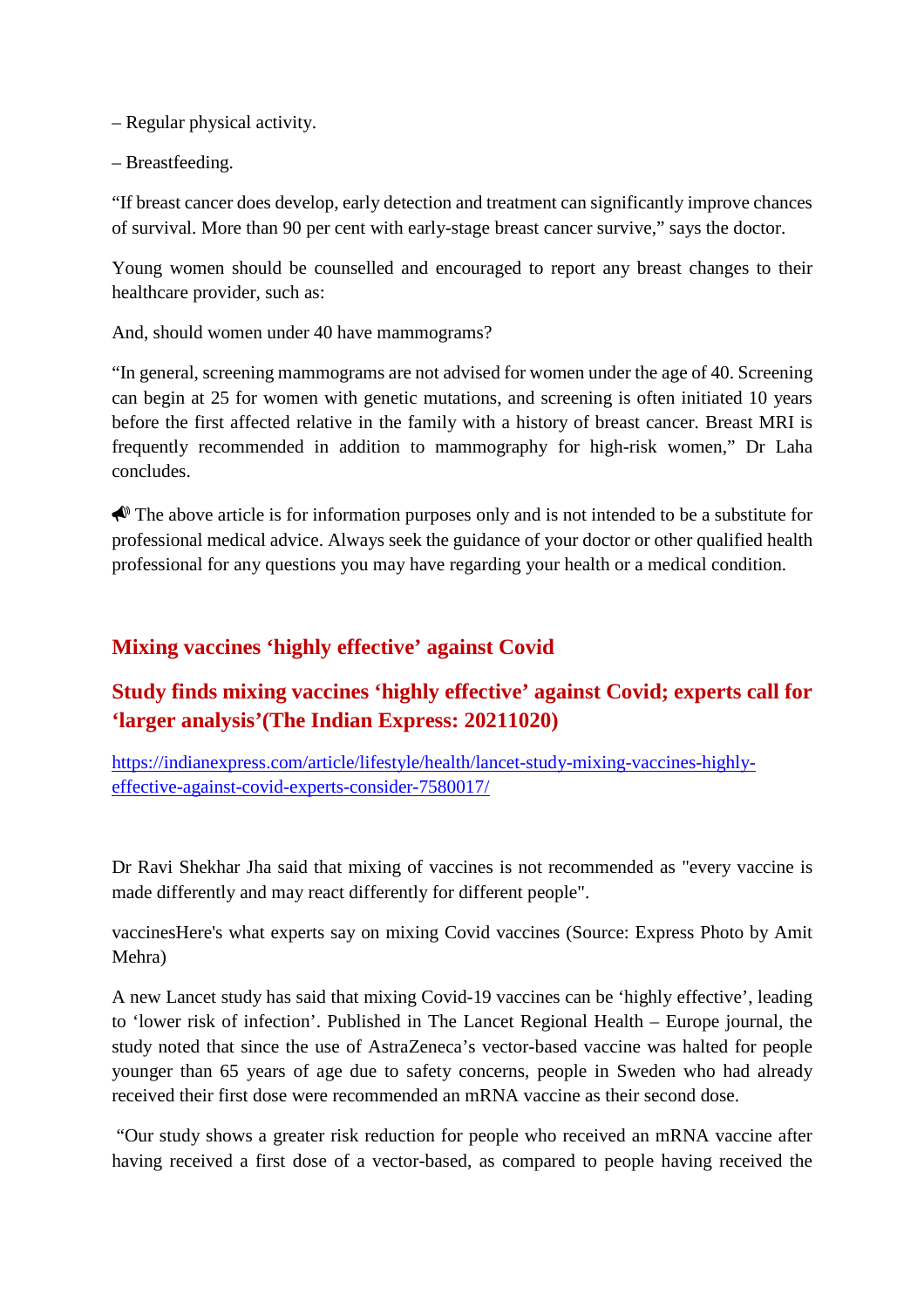vector-based vaccine for both doses," said Peter Nordstrom, a professor at Umea University, Sweden said, reported PTI.

The study, that included seven lakh individuals, also noted that during a 2.5-month average follow-up period after the second dose, the study showed a 67 per cent lower risk of infection for the combination of AstraZeneca and Pfizer vaccine shots. However, for people who received two doses of the AstraZeneca vaccine, known as Covishield in India, the risk reduction was 50, the authors said stating that it was valid to even the Delta variant.

#### Is it safe and better?

Stating that the mix of vaccines started in Europe due to "due to non-availability or shortage of vaccines", Dr Manoj Sharma Senior Consultant Internal Medicine Fortis Hospital Vasant Kunj, New Delhi, said "there is not enough data anywhere in the world to decide if this is a good idea". "We don't have any compelling reason to mix or match as we don't have shortage. We also don't have enough data to comment about it and how it will fare in the long run," he told indianexpress.com.

In a video podcast dated September 17, 2021, Dr Katherine O'Brien from World Health Organization spoke about the efficacy of a few clinical trials combining with a first dose, either AstraZeneca or an mRNA vaccine and then the second dose, with switching over to the other product. "What we know about the safety is that the amount of reaction in your arm and some of the general short-term reactions that people get, not feeling well or a low grade fever are generally speaking the same, whether you mix and match or whether you use the same regimen. So we do have safety evidence on this," she said.

Dr Ravi Shekhar Jha, additional director and head of department pulmonology, Fortis Escorts Hospital, Faridabad said that mixing of vaccines is not recommended as "every vaccine is made differently and may react differently for different people". This is just one such study, the scope needs a larger analysis, he opined.

A small Indian Council of Medical Research study also found that vaccine mixing is safe, and offers better immunity. The researchers of the study among 18 participants, found that a combination of Covishield and Covaxin shots is safe and, in fact, offers better immunogenicity than two doses of the same vaccine. However, they made it clear that the evidence is very limited and called for multi-centre randomised clinical trials to conclusively prove the findings. The study has been accepted for publication in the International Journal of Travel Medicine.

ALSO READ |Covid-19 vaccination: Expert tips to follow before, during and after you get the jab

However, Dr Shuchin Bajaj, founder director, Ujala Cygnus Group of Hospitals believes it is a "good development" nonetheless. "It is giving us hope that we can also work on some other diseases based on this module of mixing the vaccine technologies because mostly till now we have only one kind of vaccine for diseases. Usually we do not develop another kind of vaccine when one vaccine is working well for a disease," he said.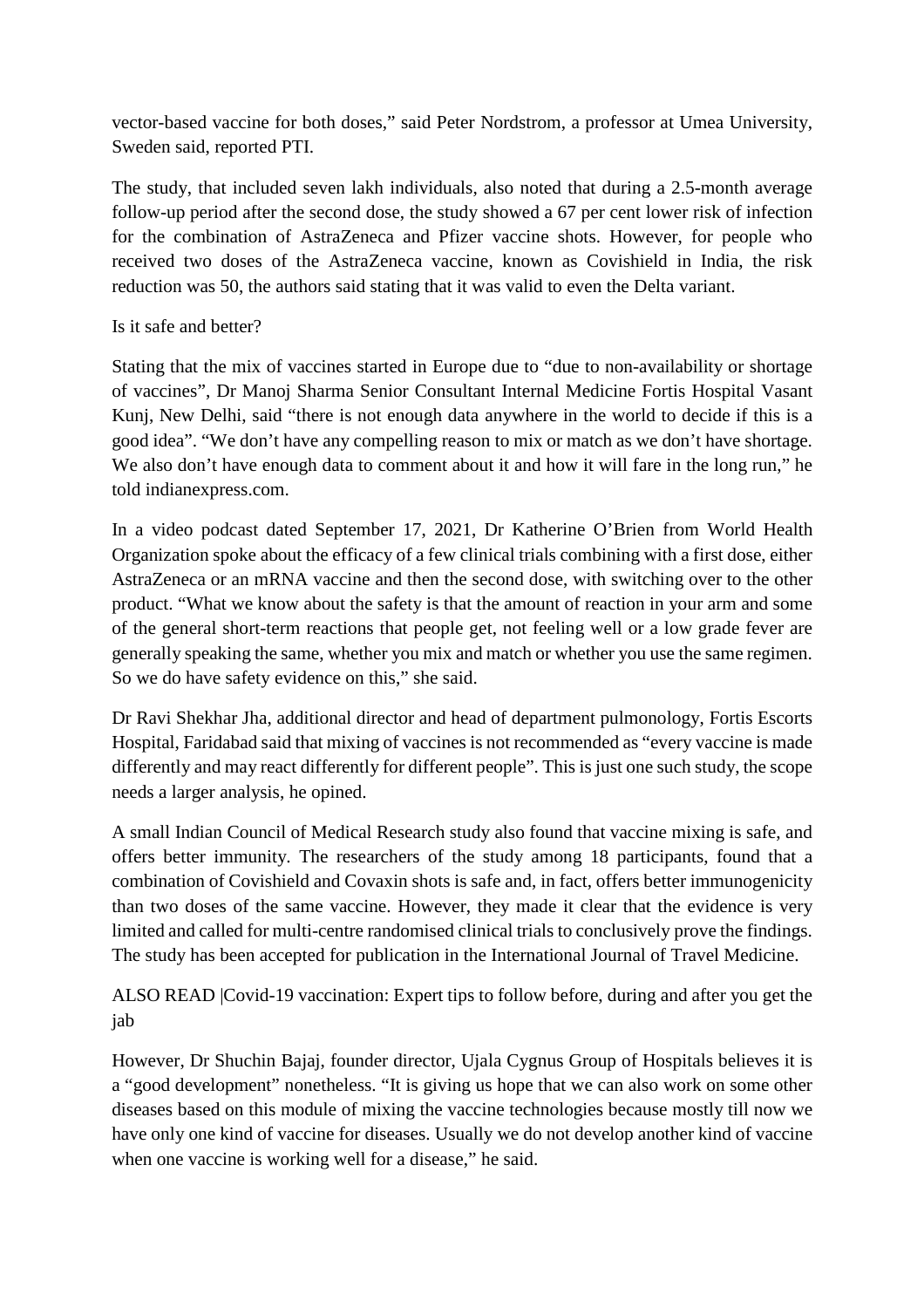He further described that one of the first principles of the branches of medicine is giving two medicines rather a maximum dose of one. "For instance, if you have high blood pressure, we prefer to add one more medicine to the first medicine if the blood pressure is not controlled, instead of increasing the first medicine dose to the maximum. This ensures that the side effects are lower because the lower the dose, the lesser is the side-effect," he added.

Uttar Pradesh DySP held for abetment of suicide sacked from service

Lakhimpur Kheri violence: SIT releases six photos, seeks leads about suspects

#### CLICK HERE FOR MORE

 For more lifestyle news, follow us on Instagram | Twitter | Facebook and don't miss out on the latest updates!

 $\bigotimes$  The above article is for information purposes only and is not intended to be a substitute for professional medical advice. Always seek the guidance of your doctor or other qualified health professional for any questions you may have regarding your health or a medical condition.

## **Physical challenge**

# **'Weight loss is not a physical challenge…it's a mental one': Lizelle Remo D'Souza on her fitness transformation (The Indian Express: 20211020)**

https://indianexpress.com/article/lifestyle/fitness/weight-loss-physical-challenge-mentallizelle-remo-dsouza-fitness-40kilos-7579273/

"Little by little, day by day... one pound at a time," said Lizelle Remo D'Souza, who lost 40 kilos in two years

Lizelle D'SouzaLizelle D'Souza's fitness transformation has been incredible. (Source: Lizelle D'Souza/Instagram)

Lizelle Remo D'Souza's incredible weight loss transformation had taken the social media by storm recently. Ever since, the 41-year-old has only been setting fitness goals with each passing day.

The film producer and wife of renowned choreographer Remo D'Souza, who lost more 40 kilos in two years, has now shared that she believes weight loss is more than just a physical challenge.

"Weight loss is not a physical challenge… it's a mental one…little by little, day by day… one pound at a time," she captioned a series of photographs of herself at the gym.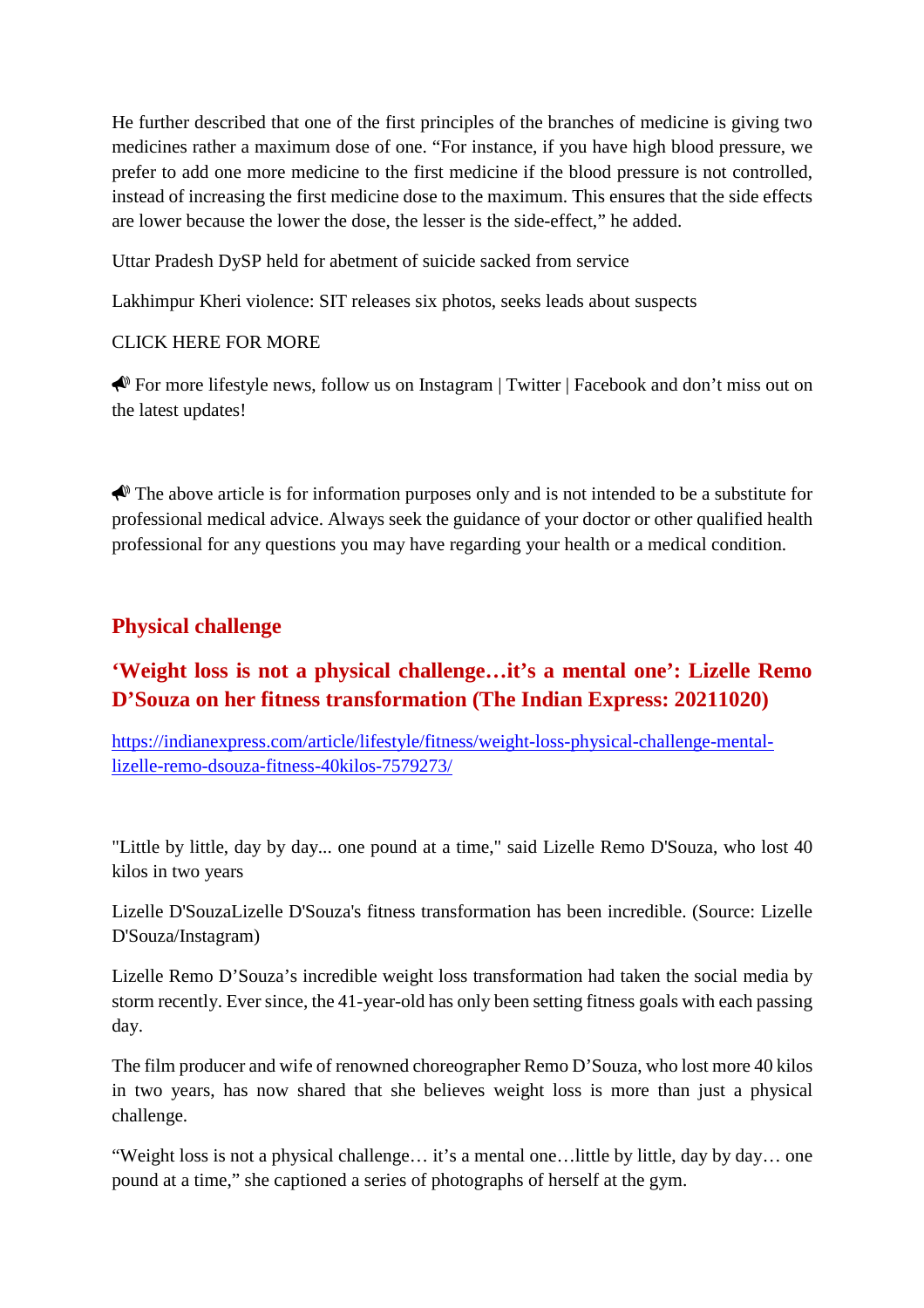ALSO READ |'Never a day where she said no to even a single training': Trainer on Lizelle Remo D'Souza's transformation

Previously, she also shared a video of herself doing a lat pull down exercise, which works on the back and biceps.

#### **Mental health taboo**

## **Spain's 'Crying Room' seeks to banish mental health taboo (The Indian Express: 20211020)**

https://indianexpress.com/article/lifestyle/health/spains-crying-room-seeks-to-banish-mentalhealth-taboo-7579475/

"It is a really excellent idea to visualise the mental health issue. It is stigmatised to cry in Spain as in many other countries," said Jon Nelssom, a Swedish student.

crying rooms, mental health, mental health awarenessA woman poses for a photo inside a bathtub, simulating that she is calling her psychologist, in a crying space named 'La Lloreria' to raise awareness about mental health in Madrid. (REUTERS/Juan Medina)

"Enter and cry," one sign tells visitors. "I too have anxiety," glows another notice in pink. There are phones in one corner with the names of people you can call when you are feeling down, including a psychologist.

ALSO READ |'Time to practise what we preach': Therapists on taking care of their mental health amid pandemic

Welcome to La Lloreria, or the Crying Room. Anyone can drop in at the project, housed in a building in central Madrid, which aims to remove the stigma in society attached to mental health, crying and seeking help.

crying rooms, mental health, mental health awareness Two women stand close to a neon light sign that reads "feeling bad is also fine" in 'La Lloreria'. (REUTERS/Juan Medina)

"It is a really excellent idea to visualise the mental health issue. It is stigmatised to cry in Spain as in many other countries," said Jon Nelssom, a Swedish student who lives in the Spanish capital.

ALSO READ |'We hold unrealistic standards, feel even worse about ourselves': How social media impacts mental health

A week ago Spanish Prime Minister Pedro Sanchez separately announced a 100-million-euro (\$116 million) mental healthcare drive, which will include services such as a 24-hour suicide helpline.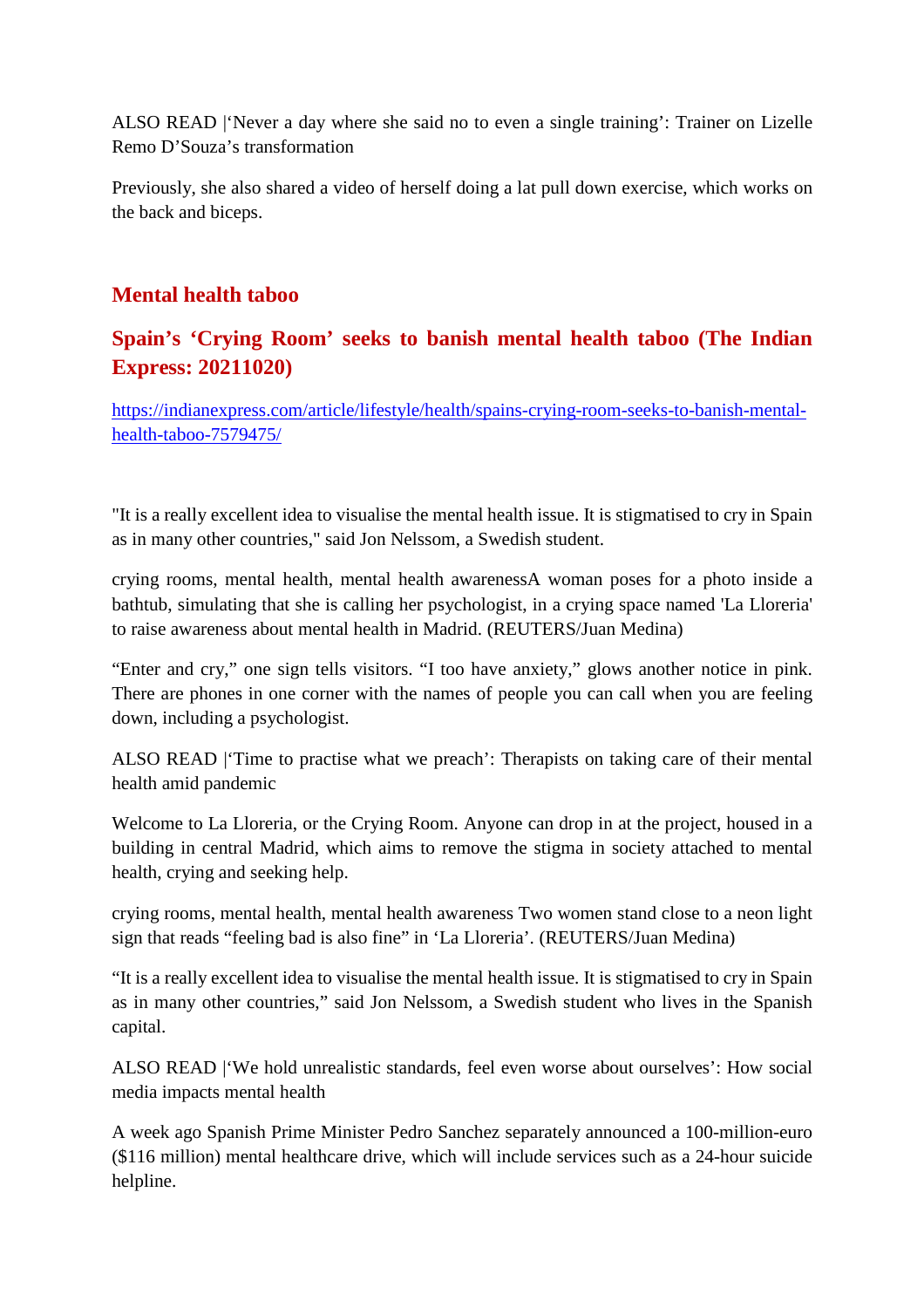#### **Bronchiolitis cases**

## **A sudden spike in bronchiolitis cases among infants and young children': Doctors(The Indian Express: 20211020)**

https://indianexpress.com/article/lifestyle/health/bronchiolitis-cases-infants-young-childrendoctors-7573262/

As per doctors, while there is an increase in paediatric respiratory cases they are non-Covid at present.

Covid in childrenIs your child sick? (Source: Getty Images/Thinkstock)

There has been a sudden uptick in the number of bronchiolitis cases, caused due to respiratory syncytial virus (RSV) infection, in children, say experts. The spike, they say, is due to seasonal changes, as winter is fast approaching. Thus, parents need to make sure of proper hygiene and appropriate ventilation at home.

ALSO READ |Monsoon illnesses in children: Know symptoms, treatment, and prevention

Dr Tushar Parikh, consultant neonatologist and paediatrician, Motherhood Hospital, Kharadi, Pune, said bronchiolitis is a lung infection seen in infants and young children between 0-2 years.

"It leads to inflammation, swelling, and congestion in the small airways (bronchioles) of the lung, and is commonly seen ahead and during winter owing to cold weather. This condition causes breathing problems. Premature babies (discharged from the hospital) are more severely affected as their lungs are immature. Most cases of bronchiolitis are seen due to RSV, and the virus can spread via air when one coughs or sneezes or even handshakes. Germs can be present on hands, toys, faucets, doorknobs, tissues, and other surfaces. It is contagious for several days or even weeks. Children complain of symptoms like wheezing, cold, rapid breathing, dry cough, congested or runny nose, poor feeding, irritability, tiredness, fever, sneezing, and a headache for a week. I have treated around 100 children with this condition in the last 2 -3 months," said Dr Parikh.

cold, cough The number of children with bad cough, cold, and fever has gone up, doctors say. (Source: Getty Images/Thinkstock)

As per doctors, the number of children with cough, cold, and fever has gone up. On investigation, they test negative for Covid-19 but come positive for common cold viruses like respiratory syncytial virus (RSV) or Parainfluenza viruses, leading to bronchiolitis.

Dr Pradeep Alhate, paediatrician, Apollo Spectra Hospital Pune said bronchiolitis usually occurs when RSV infection spreads to the lower respiratory tract. It occurs in young children, especially premature infants and those who have underlying lung disease, heart disease, or a weak immune system. This illness starts like common cold and may last for a week to a month.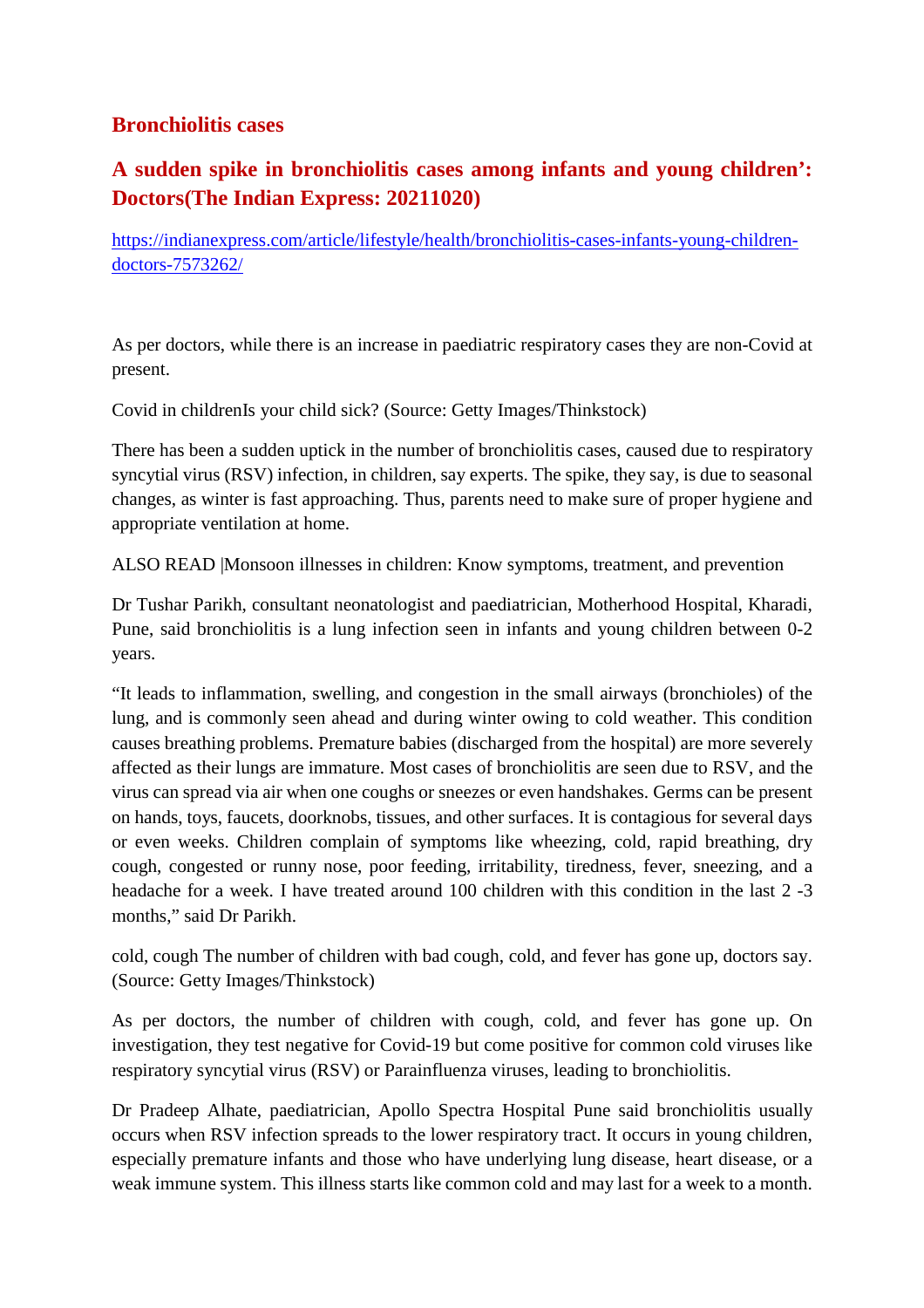"Treatment is saline nasal drops, oxygen, propped up position, and ensuring good fluid intake. Also, it must be noted that symptoms of RSV infection overlap with Covid-19," noted Dr Alhate.

"Other factors like preterm birth, underlying lung condition, when the children haven't breastfed, second-hand smoke, spending a lot of time in crowded environments, and lack of hygiene can also be the culprits. Not treating children at the right time can lead to low SPO2 levels, dehydration, pauses in breathing, hospital admissions, viral pneumonia, and respiratory failure. Moreover, children with RSV likely be susceptible to Covid-19," Dr Parikh said.

#### Treatment

Proper diagnosis holds the key, and over-the-counter medication must be avoided, say experts. "The treating doctor will decide the line of treatment. There is no vaccine to treat this condition. Taking precautions like avoiding kissing the baby or handshaking, wearing a mask near children, keeping the baby away from sick people, breastfeeding the baby, and keeping children hydrated can make a lot of difference," said Dr Alhate.

Dr Parikh added that there is no specific treatment. "The infection goes away within a week or two. Some premature babies may get severely ill needing oxygen for which hospital or ICU admission is needed. Various measures like washing hands before touching children, avoiding social gatherings, and crowded places with the babies till they turn 1, cleaning and disinfecting the frequently touched surfaces, covering mouth while coughing, and sneezing near the baby, not smoking when the baby is around and washing the child's toys regularly can be helpful in preventing bronchiolitis," he stated.

 $\bigotimes$  The above article is for information purposes only and is not intended to be a substitute for professional medical advice. Always seek the guidance of your doctor or other qualified health professional for any questions you may have regarding your health or a medical condition.

#### **WHO-recommended malaria vaccine?**

## **Explained | Will India benefit from the WHO-recommended malaria vaccine? (The Hindu: 20211020)**

https://www.thehindu.com/sci-tech/health/explained-will-india-benefit-from-the-whorecommended-malaria-vaccine/article37032053.ece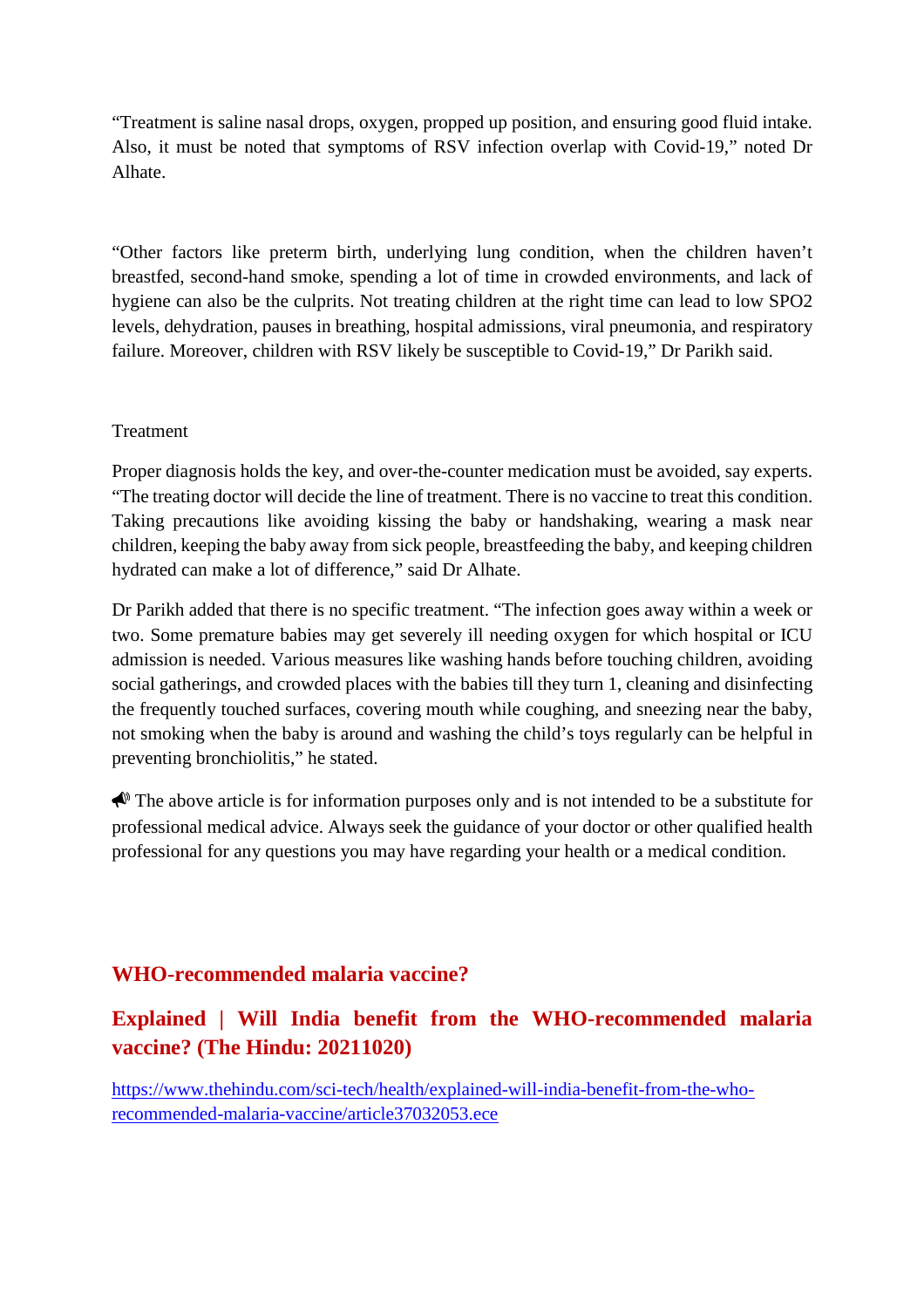What has the WHO recommended for children in sub-Saharan Africa?

The story so far: On October 6, the World Health Organization made a hi

#### **Moderna vaccine**

#### **Why three countries have paused Moderna vaccine (The Hindu: 20211020)**

https://www.thehindu.com/sci-tech/health/why-three-countries-have-paused-modernavaccine/article36918614.ece

After reports showed an increase in myocarditis and pericarditis cases, Denmark, Sweden and later Finland paused use in people under 30 years

On October 6, Sweden and Denmark suspended the use of Moderna's mRNA vaccine for younger age groups after reports pointed to an increase in the number of myocarditis and pericarditis cases. Myocarditis causes inflammation of heart muscle which can limit the organ's ability to pump blood and can cause changes in heartbeat rhythms, while pericarditis causes inflammation of the outer lining of the heart.

A day later, Finland followed suit and paused the use of the Moderna vaccine in people younger than 30 years. Both Finland Health institute and the Swedish Public Health Agency now recommend Pfizer's mRNA vaccine for people younger than 30 years as there is greater experience with the vaccine in this age group. The Swedish Agency said its decision is valid till December 1 this year.

#### **Mental health helpline**

#### **Centre launches 24/7 toll-free mental health helpline (The Hindu: 20211020)**

https://www.thehindu.com/sci-tech/health/centre-launches-247-toll-free-mental-healthhelpline/article32545325.ece

It will provide support to people facing anxiety, stress depression and suicidal thoughts

The Union Social Justice and Empowerment Ministry on Monday launched a 24/7 toll-free helpline to provide support to people facing anxiety, stress,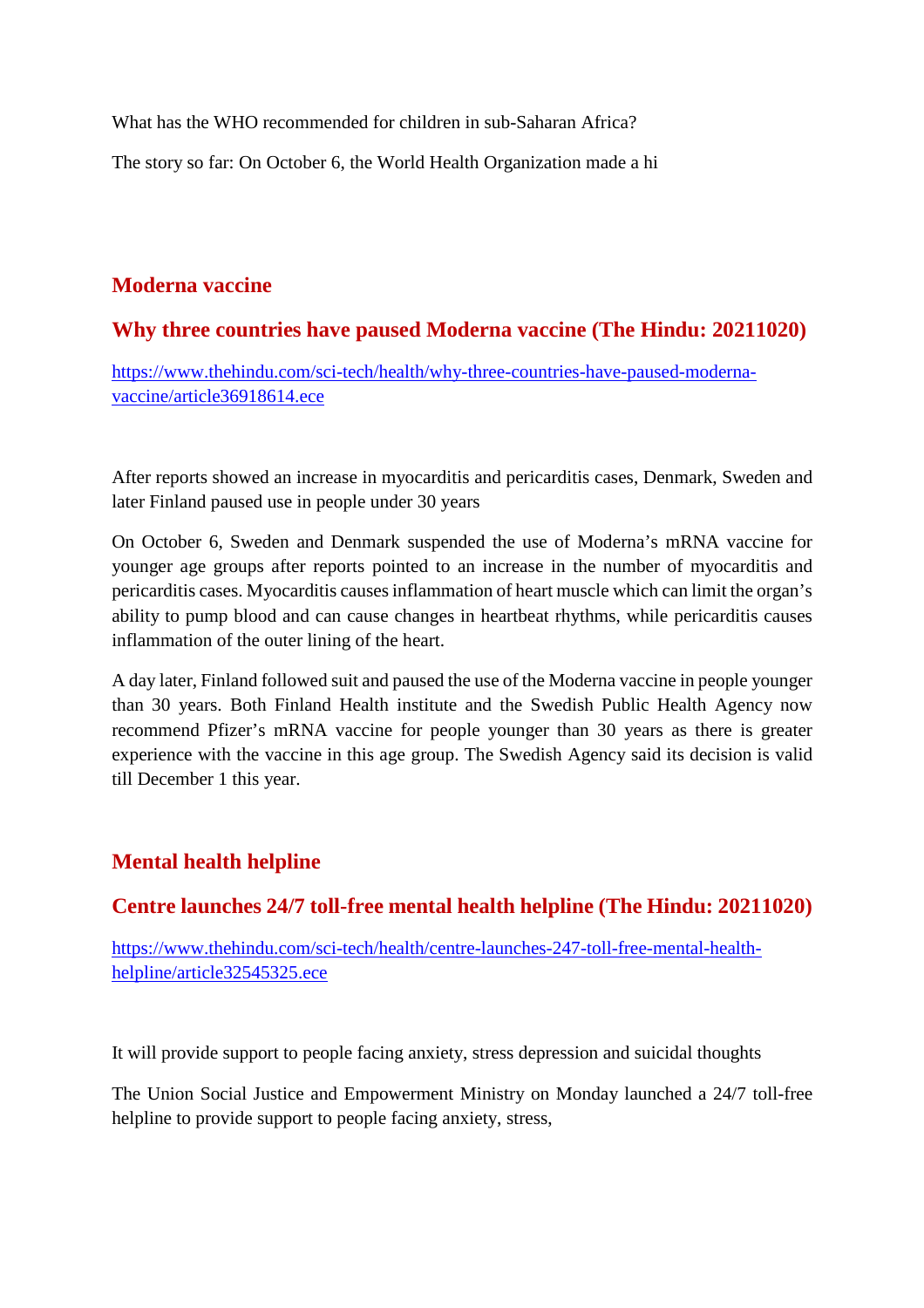## **Mix-and-match vaccines highly effective against COVID-19**

## **Mix-and-match vaccines highly effective against COVID-19: Lancet study (The Hindu: 20211020)**

During a 2.5-month average follow-up period after the second dose, the study showed a 67 per cent lower risk of infection for the combination of AstraZeneca and Pfizer vaccine shots.

People who received a first dose of the Oxford-AstraZeneca COVID-19 vaccine followed by an mRNA vaccine shot had a lower risk of infection compared to those immunised with both doses of the AstraZeneca preventive, according to a nationwide study in Sweden.

Since the use of AstraZeneca's vector-based vaccine against COVID-19 was halted for people younger than 65 years of age due to safety concerns, all

#### Dengue

**कोरोना सेउबरेहतो डगूसेयादा सतकरह(The Hindu: 20211020)** https://epaper.livehindustan.com/